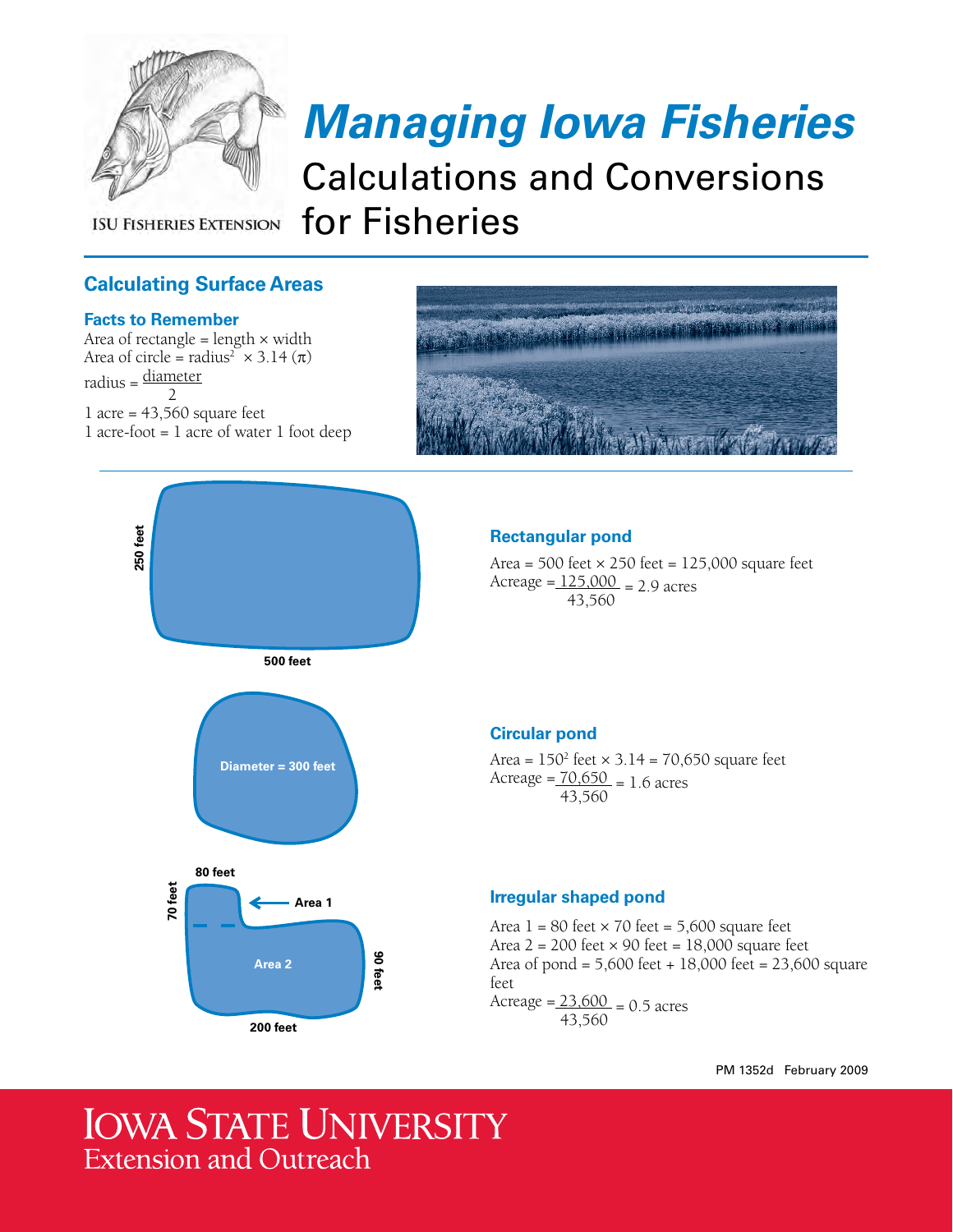### **Calculating depth and water volume**



#### **Pond with uniform slope on bottom**

Maximum pond depth = 15 feet Depth =  $\frac{1}{2}$  (maximum depth)

$$
\frac{=15}{2} = 7.5
$$
 feet

If surface area of pond is 3 acres, water volume =  $3$  acres  $\times$  7.5 feet = 22.5 acre-feet.

#### **Pond with irregular bottom**

- 1. Measure depth at several uniformly spaced points.
- 2. Add these values together and divide by number of depth readings.

Example: Depth in feet

|                                        | B         | 10 |  |
|----------------------------------------|-----------|----|--|
|                                        | $\subset$ | 8  |  |
|                                        | D         | 5  |  |
|                                        | E         | 3  |  |
|                                        | F         |    |  |
|                                        |           | 38 |  |
| Average depth = $38$ feet = $6.3$ feet |           |    |  |
|                                        |           |    |  |

# **Useful Conversions**

#### **1 liter of water**

- = 1 kilogram
- = 2.205 pounds

#### **1 milliliter or cubic centimeter of**

- **water**
- $= 1$  gram
- = 0.0353 ounce

#### **1 gallon of water**

- = 8.34 pounds
- = 3.785 kilograms

#### **1 cubic foot of water**

- $= 62.36$  pounds
- = 28.29 kilograms

#### **1 fluid ounce**

- =1.043 ounces
- = 29.57 grams

#### **1 acre**

- $= 43,560$  square feet
- = 208.7 x 208.7 feet
- = circle diameter 235.5 feet

#### **1 acre-foot**

- = 1 surface acre 1 foot deep
- $= 43,560$  cubic feet
- $= 2,718,144$  pounds
- $= 1,233.49$  cubic meters
- = 325,851 gallons

#### **1 cubic foot per second**

- = 448.83 gallons per minute
- = 26,930 gallons per hour
- $= 646,320$  gallons per day
- = 1.699 cubic meters per minute
- = 101.93 cubic meters per hour
- = 2,446 cubic meters per day

#### **1 part per million (ppm)**

- = 1,226 grams per acre-foot
- = 0.0283 gram per cubic foot
- = 2.718 pounds per acre-foot
- = 0.0038 gram per gallon
- = 0.0000623 pound per cubic foot

#### **1 percent solution**

- = 38 grams per gallon
- = 1.3 ounces per gallon
- = 0.622 pound per cubic foot of water
- General dilution formula: (desired concentration × desired volume) (concentration of stock solution) = volume of stock solution to be diluted to desired volume

Rotenone applications = 3 ppm 1 gallon of liquid rotenone per acre $foot = 3 ppm$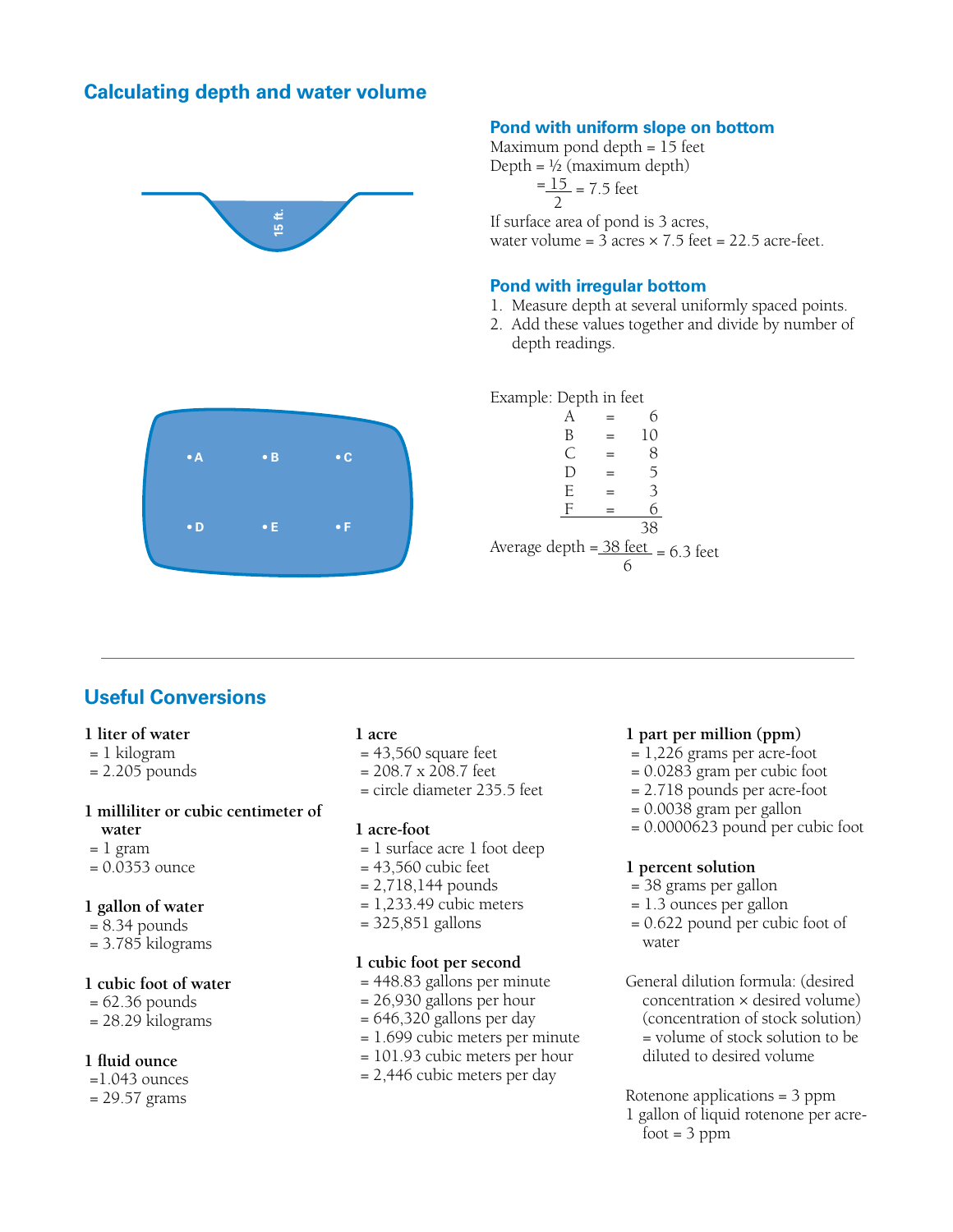# **Pounds to Add to Obtain Desired Concentration**

| <b>Acre Feet</b> |       |                |        |                |        |        |        |        |               |        |
|------------------|-------|----------------|--------|----------------|--------|--------|--------|--------|---------------|--------|
| ppm              | 1     | $\overline{2}$ | 3      | $\overline{4}$ | 5      | 6      | 7      | 8      | $\mathcal{Q}$ | 10     |
| 0.1              | 0.27  | 0.54           | 0.81   | 1.08           | 0.35   | 1.62   | 1.89   | 2.16   | 2.43          | 2.70   |
| 0.3              | 0.81  | 1.62           | 2.43   | 3.24           | 4.05   | 4.86   | 5.67   | 6.48   | 7.29          | 8.10   |
| 0.5              | 1.35  | 2.70           | 4.05   | 5.40           | 6.75   | 8.10   | 9.45   | 10.80  | 12.15         | 13.50  |
| 1.0              | 2.70  | 5.40           | 8.10   | 10.8           | 13.50  | 16.20  | 18.90  | 21.60  | 24.30         | 27.00  |
| 2.0              | 5.40  | 10.80          | 16.20  | 21.60          | 27.00  | 32.40  | 37.80  | 43.20  | 48.60         | 54.00  |
| 3.0              | 8.10  | 16.20          | 24.30  | 32.40          | 40.50  | 48.60  | 56.70  | 64.80  | 72.90         | 81.00  |
| 4.0              | 10.80 | 21.60          | 32.40  | 43.20          | 54.00  | 64.80  | 75.60  | 86.40  | 97.20         | 108.00 |
| 5.0              | 13.50 | 27.00          | 40.50  | 54.00          | 67.50  | 81.00  | 94.50  | 108.00 | 121.50        | 135.00 |
| 10.0             | 27.0  | 54.00          | 81.00  | 108.00         | 135.00 | 162.00 | 189.00 | 216.00 | 243.00        | 270.00 |
| 15.0             | 40.50 | 81.00          | 121.50 | 162.00         | 202.50 | 243.00 | 283.50 | 324.00 | 364.50        | 405.00 |
| 20.0             | 54.00 | 108.00         | 162.00 | 216.00         | 270.00 | 324.00 | 378.00 | 432.00 | 486.00        | 540.00 |
| 25.0             | 67.50 | 135.00         | 202.50 | 270.00         | 337.50 | 405.00 | 472.50 | 540.00 | 607.50        | 675.00 |

# **Grams to Add to Obtain Desired Concentration\***

| <b>Cubic Feet</b> |       |        |        |        |        |        |        |        |        |        |
|-------------------|-------|--------|--------|--------|--------|--------|--------|--------|--------|--------|
| ppm               | 10    | 50     | 100    | 200    | 300    | 400    | 500    | 1000   | 2000   | 3000   |
| 0.5               | 0.14  | 0.7    | 1.4    | 2.8    | 4.2    | 5.7    | 7.1    | 14.2   | 28.3   | 42.5   |
| 1                 | 0.28  | 1.4    | 2.8    | 5.7    | 8.5    | 11.3   | 14.2   | 28.3   | 56.6   | 84.9   |
| $\overline{2}$    | 0.57  | 2.8    | 5.7    | 11.3   | 17.0   | 22.6   | 28.3   | 56.6   | 113.2  | 169.8  |
| 3                 | 0.85  | 4.2    | 8.5    | 17.0   | 25.5   | 34.0   | 42.5   | 84.9   | 169.8  | 254.7  |
| $\overline{4}$    | 1.1   | 5.7    | 11.3   | 22.6   | 34.0   | 45.3   | 56.6   | 113.2  | 226.4  | 339.6  |
| 5                 | 1.4   | 7.1    | 14.2   | 28.3   | 42.5   | 56.6   | 70.8   | 141.5  | 283.0  | 424.5  |
| 10                | 2.8   | 14.2   | 28.3   | 56.6   | 84.9   | 113.2  | 141.5  | 283.0  | 566.0  | 849.0  |
| 15                | 4.2   | 21.2   | 42.5   | 84.9   | 127.4  | 169.8  | 212.3  | 424.5  | 849.0  | 1273.5 |
| 20                | 5.7   | 28.3   | 56.6   | 113.2  | 169.8  | 226.4  | 283.0  | 566.0  | 1132.0 | 1698.0 |
| 25                | 7.1   | 35.4   | 70.8   | 141.5  | 212.3  | 283.0  | 353.8  | 707.5  | 1415.0 | 2122.5 |
| 20.0              | 54.00 | 108.00 | 162.00 | 216.00 | 270.00 | 324.00 | 378.00 | 432.00 | 486.00 | 540.00 |
| 25.0              | 67.50 | 135.00 | 202.50 | 270.00 | 337.50 | 405.00 | 472.50 | 540.00 | 607.50 | 675.00 |

\*0.0283 gram in 1 Cubic foot of water gives 1.0 ppm; 0.0038 gram in 1 gallon of water gives 1.0 ppm.

## **Conversion of Length Units**

| Unit       | Inch   | Foot   | Yard   | Millimeter | Centimeter | Meter  |
|------------|--------|--------|--------|------------|------------|--------|
| Inch       |        | 0.0833 | 0.0278 | 25.40      | 2.540      | 0.0254 |
| Foot       | 12     |        | 0.3333 | 304.8      | 30.48      | 0.3048 |
| Yard       | 36     | 3      |        | 914.4      | 91.44      | 0.9144 |
| Millimeter | 0.0394 | 0.0033 | 0.0011 |            | 0.1        | 0.001  |
| Centimeter | 0.3937 | 0.0328 | 0.0109 | 10         |            | 0.01   |
| Meter      | 39.37  | 3.281  | 1.0936 | 1000       | 100        |        |